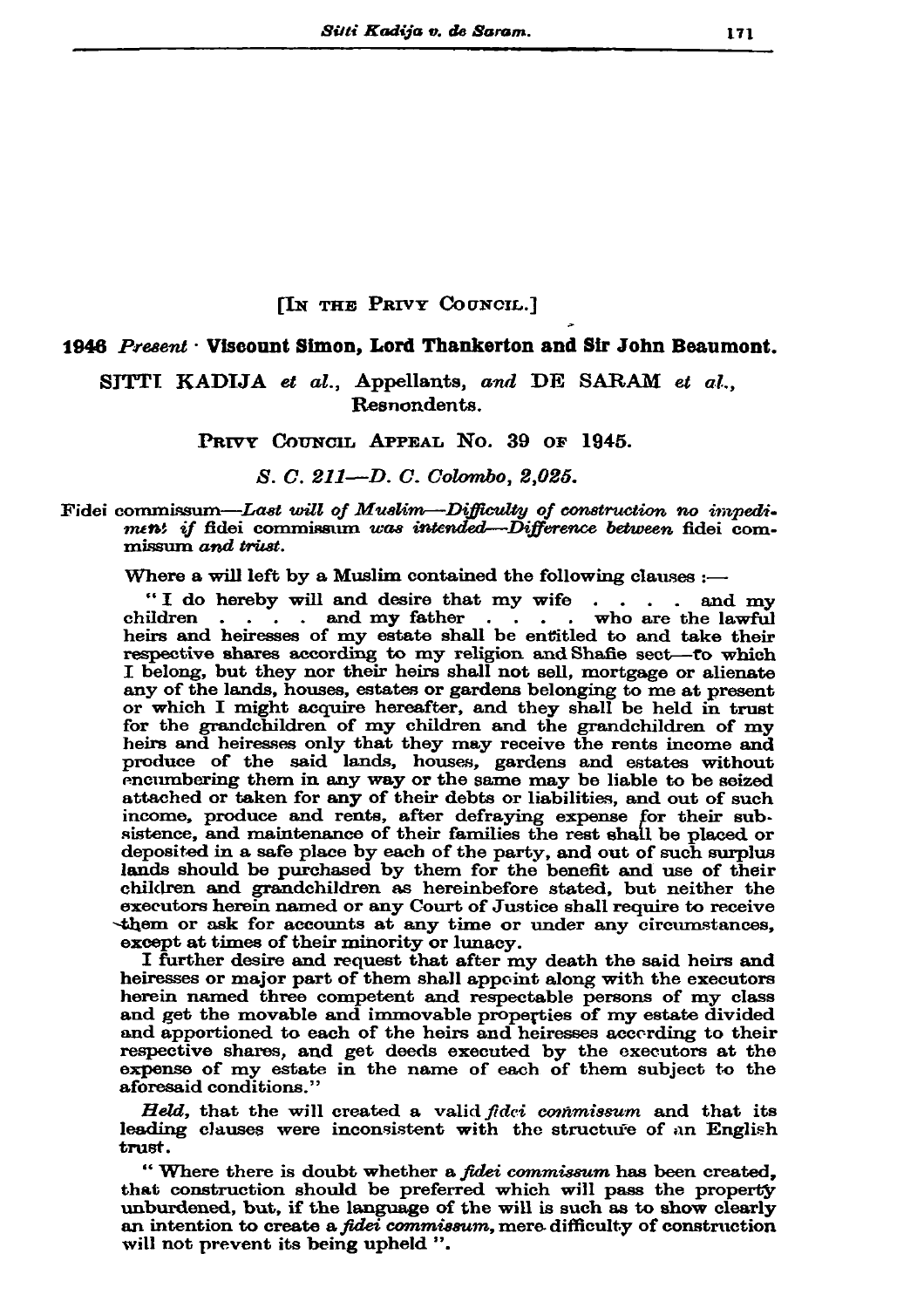PPEAL from a judgment and decree of the Supreme Court. The judgment of the Supreme Court is reported in (1944) 45 N. L. R. 265.

D. N. Pritt, K.C., and Stephen Chapman, for the appellants.

 $C. T.$  Le Quesne and R. K. Handoo, for the respondents.

January 21, 1946. [Delivered by LORD THANKERTON]-

This appeal arises out of an action of ejection by the first two respondents against the appellants and the other four respondents. The action was dismissed by a judgment and decree of the District Court of Colombo, dated March 23, 1942, which were set aside by a judgment and decree of the Supreme Court of the Island of Ceylon, dated May 26, 1944, whereby decree of ejection and for damages were granted in fayour of the first two respondents, by a majority of three Judges to two.

The question at issue arises on the proper construction of the will, dated December 12, 1872, of one Isboe Lebbe Idroos Marikar, who died on May 8, 1876, and whose said will was admitted to probate on May 29, 1876. The relevant portions of the will are as follows :-

"I do hereby will and desire that my wife Assenia Natchia, daughter of Seka Marikar, and my children Mohamadoe Noordeen, Mohamadoe Mohideen, Siema Lebbe, Abdul Ryhiman, Mohamadoe Usboe, Amsa Natchia and Savia Umma, and my father Uduma Lebbe Usboe Lebbe, who are the lawful heirs and heiresses of my estate shall be entitled to and take their respective shares according to my religion and Shafie sect—to which I belong, but they nor their heirs shall not sell, mortgage or alienate any of the lands, houses, estates or gardens belonging to me at present or which I might acquire hereafter, and they shall be held in trust for the grandchildren of my children and the grandchildren of my heirs and heiresses only that they may receive the rents, income and produce of the said lands, houses, gardens and estates without encumbering them in any way or the same may be liable to be seized attached or taken for any of their debts or liabilities, and out of such income, produce and rents, after defraying expense for their subsistence, and maintenance of their families the rest shall be placed or deposited in a safe place by each of the party, and out of such surplus lands should be purchased by them for the benefit and use of their children and grandchildren as hereinbefore stated, but neither the executors herein named or any Court of Justice shall require to receive them or ask for accounts at any time or under any circumstances, except at times of their minority or lunacy.

I further desire and request that after my death the said heirs and heiresses or major part of them shall appoint along with the executors herein named three competent and respectable persons of my class and get the movable and immovable properties of my estate divided and apportioned to each of the heirs and heiresses according to their respective shares, and get deeds executed by the executors at the expense of my estate in the name of each of them subject to the aforesaid conditions."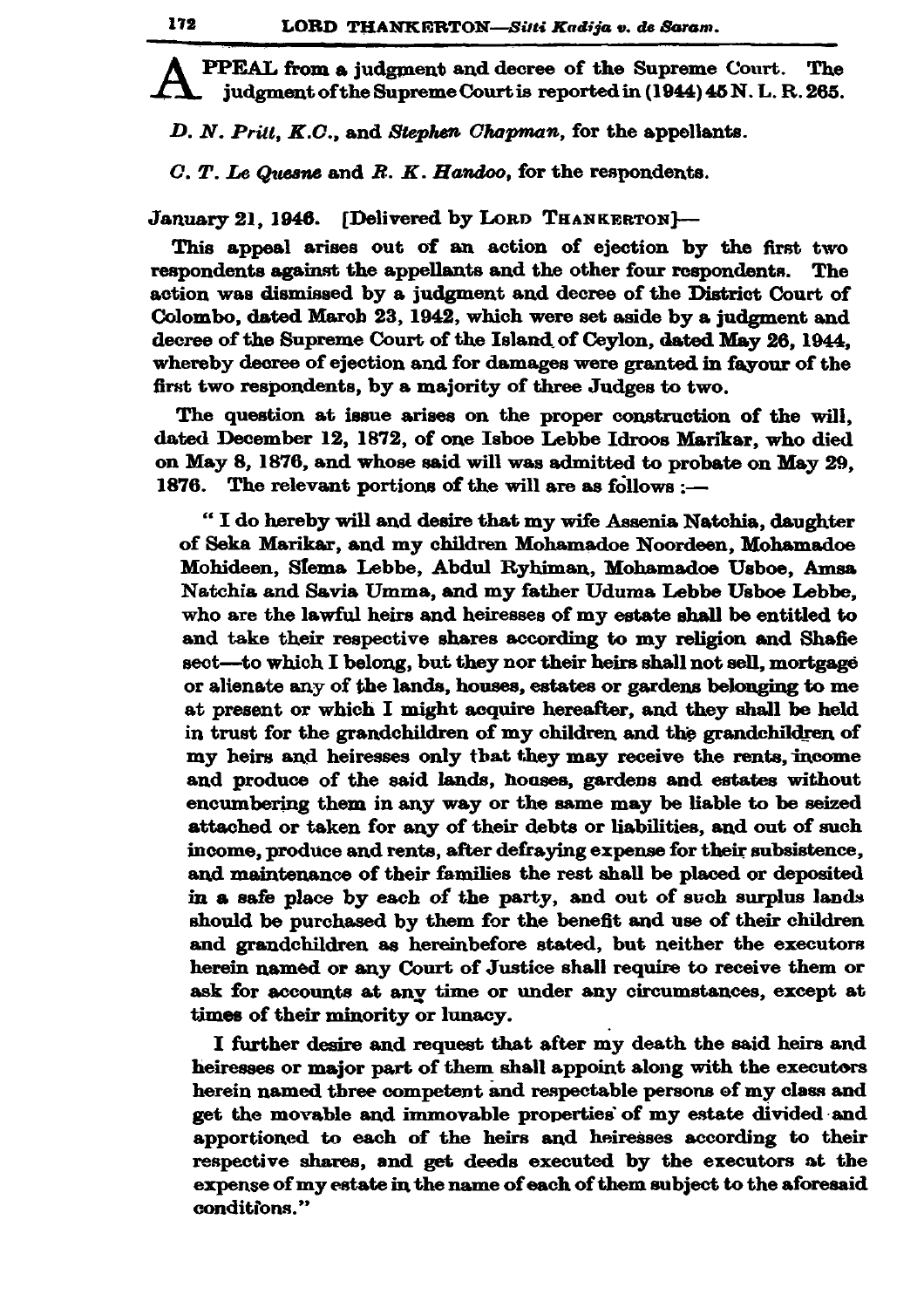The testator was survived by his widow and the seven children named in the will; his father had predeceased him, but an eighth son, Abdul Hameed, had been born after the date of the will, and also survived the testator. The parties are agreed that the case should proceed on the footing that the will applied to Abdul Hameed, as if he had been named by the testator along with his other children in the will.

The movable and immovable estates of the testator were duly divided as directed in the last clause of the will, and by deed dated February 19, 1878, the then surviving executor conveyed to Abdul Hameed, subject to the trusts and conditions of the will, which were repeated *verbatim* in the deed, the properties which are the subject matter of the present suit, as Abdul Hameed's share of the immovable properties of the testator. Abdul Hameed died on July 20, 1931, and the appellants are the only two of his children who survive. The third, fourth, fifth. and sixth respondents are grandchildren of Abdul Hameed, children of a deceased sister of the appellants.

On May 15, 1931. Abdul Hameed had executed a mortgage of the properties now in suit in favour of one Peter de Saram in consideration of a loan of Rs. 30,000. Peter de Saram subsequently brought an action on the mortgage in the District Court of Colombo against the legal representative of Abdul Hameed, and, on Peter de Saram's death on or about April 23, 1937, the present first two respondents continued the action as substituted plaintiffs, and, on November 26, 1937, the Court entered a hypothecary decree in their favour. At the sale pursuant thereto the property was bought by the first two respondents, and a convevance was executed in their favour by the Secretary of the District Court on July 7, 1938. Their right to possession of the property having been disputed by the descendants of Abdul Hameed on the ground that it was the subject of a *fidei commissum* under the will of the testator. and that Abdul Hameed had no interest in the property which he was capable of mortgaging except an interest which terminated on his death, the first two respondents instituted the present action on January 30. 1931, for a declaration that they were entitled to the property in suit. for decree of ejection and for damages.

The main question in the appeal is whether under the will a valid fidei commissum of the property in suit was created, which disabled Abdul Hameed from mortgaging any interest in the property after his death, or whether Abdul Hameed had an absolute interest in the property, which has become vested in the first two respondents by sale. The appellants maintain that a valid fidei commissum was created by the will, which the first two respondents deny, maintaining  $(a)$  that the terms of the will do not suffice to create a valid *fidei commissum*, (b) that the terms of the will, at best, rather contemplate the creation of a trust, which would contravene the rule against perpetuities, than the creation of a fidei commissum, and (c) in any event, that uncertainty as to ascertainment of the beneficiaries and the time of the vesting of their interests renders it impossible to give effect to any fidei commissum.

This particular will has already been the subject of judicial construction in four cases, in the first three of which it was held that it created a valid fidei commissum; in the fourth case, though it was decided on a different

 $1^*$  - - J. N. A 60950 (4/46)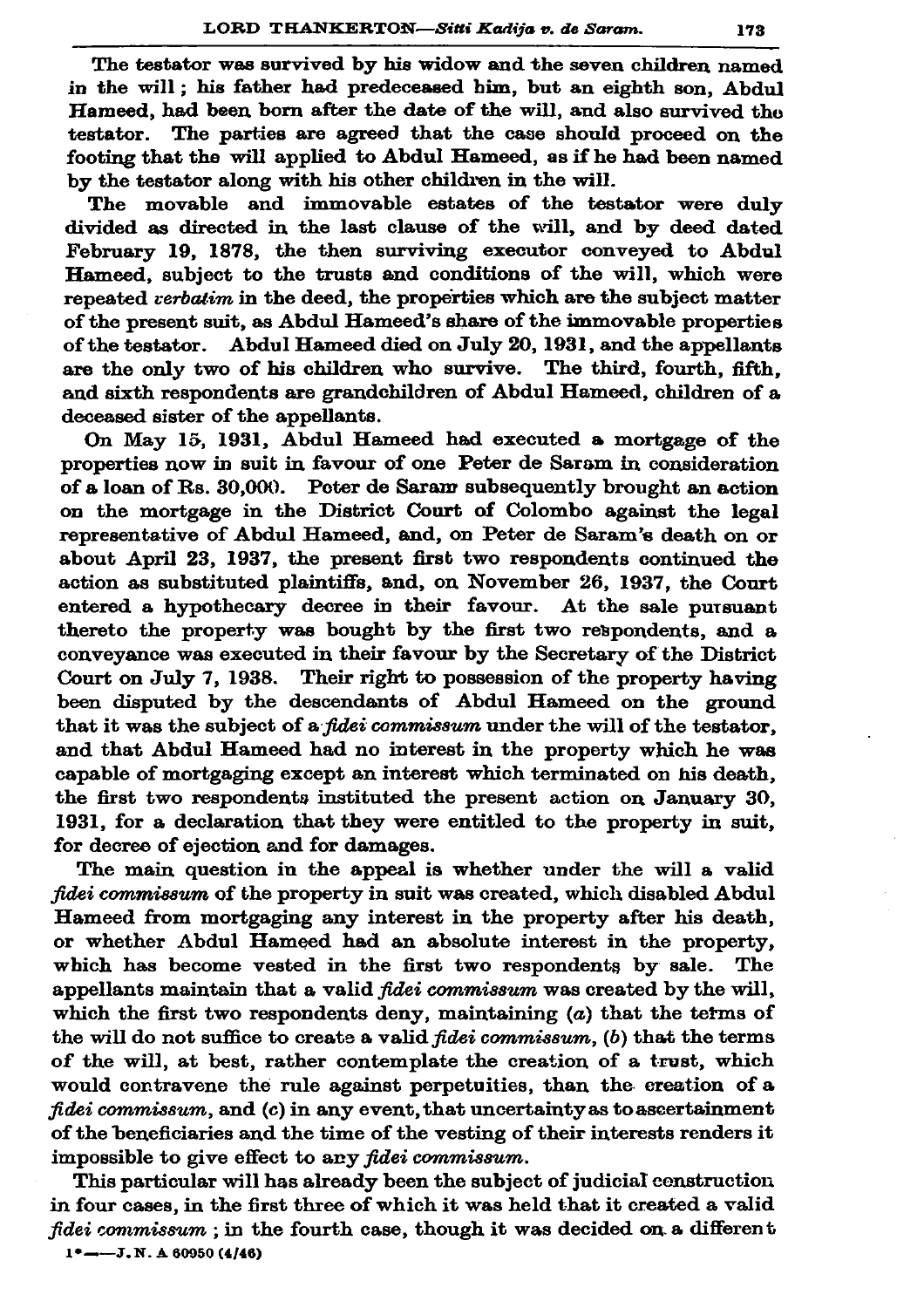point, Soertsz J., on a review of the previous decisions, found difficulty in agreeing with them, and, if it had been necessary, would have asked for reconsideration of them by a full bench. In the present case, the District Judge, though he appears to have favoured a different view. felt bound by the previous decisions to decide in favour of a fidei commissum. On appeal by the first two respondents, an order was made for a hearing before five Judges, and on May 26, 1944, the appeal was allowed by a majority of three Judges (Howard C.J., and Soertsz and Hearne JJ.) to two (Keuneman and Wijeyewardene JJ.), and judgment was entered for the first two respondents. In view of that diversity of opinion, their Lordships find unnecessary to refer to the four earlier cases. as Wijevewardene J. was a party to the decision in the third case, and Soertsz J., as already stated, was the Judge in the fourth case, and also because it appears that the terms of the will, as they were submitted to the Court in at least the first three cases, included the words "issues or heirs" in the clause prohibiting alienation, and there is no mention of issue in the will as submitted in the present appeal.

Howard C.J. held (a) that there was a doubt whether there was cr was not a prohibition in perpetuity against alienation,  $(b)$  that there was no certainty with regard to the beneficiaries, the class being too wide for ascertainment and too vaguely described, for which reason alone the learned Judge held that it had not been established that the testator intended to create a *fidei commissum*, and (c) that he agreed with the opinion of Soertsz J. that there was a further difficulty with regard to the time of vesting. Soertsz  $J$ . held  $(a)$  that there was a failure to designate or indicate sufficiently the recipients of the testator's bounty, and that the attempted fidei commissum failed in limine, (b) that the time of vesting was also wrapped in similar doubt, and (c) that the language of the will rather contemplated a perpetual trust, which would fail because of the rule against perpetuities and also because of the uncertainty as to the beneficiaries and the time of vesting. Hearne J. arrived at the conclusions  $(a)$  that it was impossible to hold from the language of the will that the testator intended to create a fidei commissum, (b) that, if he did, he failed to achieve his object, the requisites of a valid fidei commissum not having been satisfactorily set out, (c) that the wording of the will, and the effect of its provisions strongly suggested an attempt to create a trust, in which attempt, if it was consciously made, the testator failed.

Of the two learned Judges who formed the minority, Keuneman J. held (a) that the intention of the testator to create a fidei commissum had been expressed with sufficient clearness, (b) that the will showed an intention to benefit three classes of beneficiaries, viz., the devisees, their children and their grandchildren, that the testator devised the immovable property to the devisees, burdened with a fidei commissum in favour of their children and grandchildren in successive generations; and that the fidei commissum was to become operative on death in each case, and (c) that the interest given to the devisees more closely resembled the interest of a fiduciary as known to the Roman-Dutch law than the interest of a trustee as known in England, the occurrence of the word "trust" in the will being inconclusive, and that he was not disposed to accept the argument that the will created a trust as known in England. Lastly,

174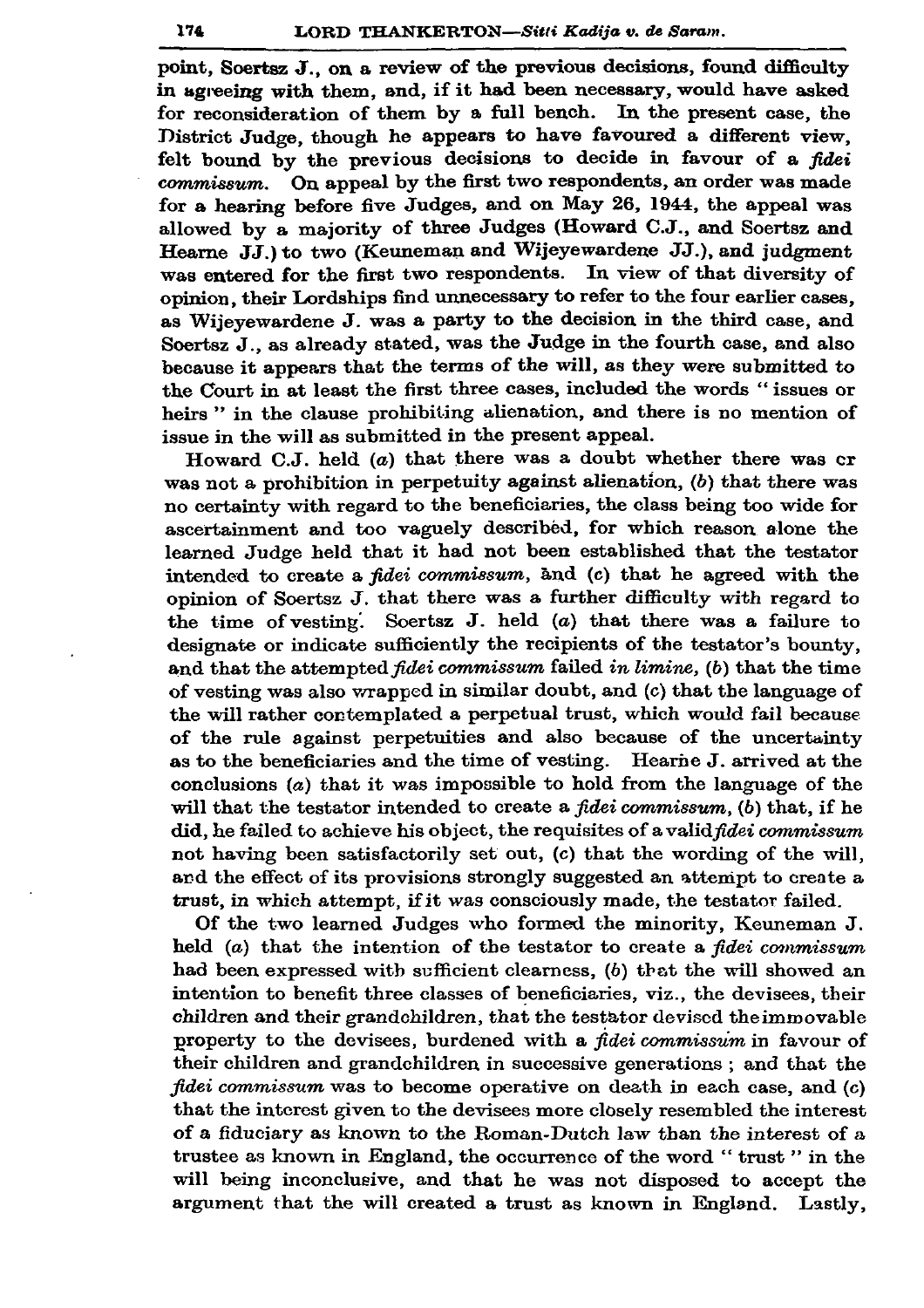Wijevewardene J, held that by the opening clauses of the will the plena proprietas was given to the immediate devisees, a prohibition against alienation being then imposed, such burden being in favour of their heir or heirs and grandchildren, the grandchildren being the ultimate beneficiaries, the clause as to the rents, income and produce being merely explanatory of the preceding clauses and that by these clauses a valid fidei commissum was created, there being nothing in the subsequent clauses to prevent the Court from holding in favour of a fidei commissum-in particular, the clause as to disposal of the surplus rents, produce and income not being legally binding on the devisees; the learned Judge further held that the testator should not be taken to have intended to create an English trust.

The authorities as to the rules of construction which apply to the present question are fully quoted by the learned Judges of the Supreme Court, and their Lordships do not find it necessary to repeat them. but the following general principles may be derived from them. In the first place, where there is doubt whether a *fidei commissum* has been created, that construction should be preferred which will pass the property unburdened, but, if the language of the will is such as to show clearly an intention to create a fidei commissum, mere difficulty of construction will not prevent its being upheld. Doubt as to whether a valid fidei commissum has been created includes such doubt as to the identity of the beneficiaries as will prevent their ascertainment by a Court of law. However difficult their application may be in a particular case, these general rules of construction appear to be well established.

In the first place, their Lordships will dispose of the suggestion that the will suggests an attempt on the testator's part to create a trust as known in England. Their Lordships agree with Wijevewardene J. that the use of the word "trust" in the will is quite inconclusive, as it is as commonly used by writers in relation to fidei commissa, as to the English type of trust. In the opinion of their Lordships the leading clauses of this will are typical of a *fidei commissum*, and are inconsistent with the structure of an English trust. The main differences between fidei commissa and English trusts are correctly set out, in the opinion of their Lordships, in Professor R. W. Lee's Introduction to Roman-Dutch Law (3rd ed., 1931) at page 372, vizt., "(1) the distinction between the legal and the equitable estate is of the essence of the trust; the idea is foreign to the fideicommissum. (2) In the trust, the legal ownership of the trustee and the equitable ownership of the beneficiary are concurrent, and often co-extensive; in the fideicommissum the ownership of the fideicommissary begins when the ownership of the fiduciary ends. (3) In the trust, the interest of the beneficiary, though described as an equitable ownership, is properly jus neque in re neque ad rem, against the bona fide alience of the legal estate it is paralysed and ineffectual; in the fideicommissum the fideicommissary, once his interest has vested, has a right which he can make good against all the world, a right which the fiduciary cannot destroy or burden by alienation or by charge." Professor Lee adds a fourth difference, which is not material here.

In the opinion of their Lordships the learned Judges, who formed the majority, have not given sufficient weight to the language of the leading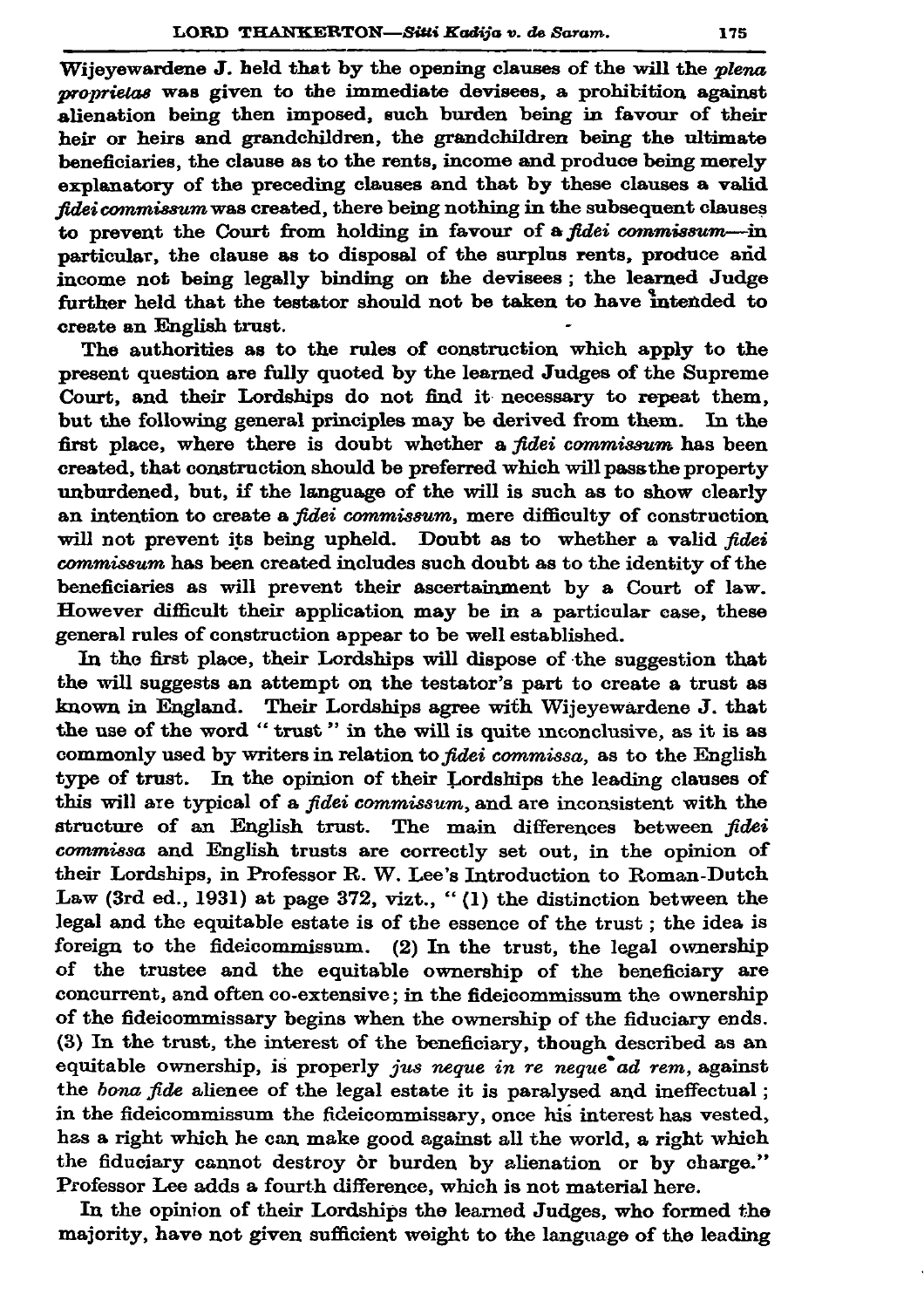clause, under which the testator's heirs and heiresses according to the Mohamedan law are to be entitled to and to take their respective shares under the law. In the opinion of their Lordships, the terms of the clause, along with the inclusion of the movable estate in the devise. which the devisees take absolutely, point clearly to a devise of the *plenum* dominium of the immovable estate to the devisees, subject to the restrictions so far as binding under the law of Ceylon, and make clear that there is not any attempt to constitute a trust as known to the law of England, but that there is an attempt to constitute fidei commissa. and the last clause which directs the separate ascertainment, after the death of the testator, of the shares to which the heirs and heiresses are entitled, points to a separate *fidei commissum* in the case of each devisee. The present case relates to the share of Abdul Hameed, which was so ascertained, and conveved to him.

In order to ascertain, if possible, who are the fiduciaries and who are the fideicommissaries, it is convenient to read the next two clauses together :-- " but they nor their heirs shall not sell, mortgage or alienate any of the lands, houses, estates or gardens belonging to me at present, or which I might acquire, and they shall be held in trust for the grandchildren of my children and the grandchildren of my heirs and heiresses only . . . . " One of the learned Judges relates the final word " only" to the succeeding clause, but, while their Lordships do not think that it matters very much, they take the view that it more naturally qualifies the antecedent clause. Bearing in mind that the Mohamedan law only includes the nearest generation when referring to heirs, their Lordships are clearly of opinion that the words "they nor their heirs" in the clause prohibiting alienation cover two generations only, vizt., the devisees and their heirs, and that there is no room for the suggestion that the prohibition may be construed as a perpetual one. In the next clause, the word "they" clearly relates to the immovable property, and the beneficiaries, in the opinion of their Lordships, relate to the third generation in the case of all the devisees, the testator's wife, as well as his children; the fact that the first words "grandchildren of my children" might have been satisfied by the words which follow-" grandchildren of my heirs and heiresses "- does not materially affect the construction of the clause as stated by their Lordships. So far, their Lordships find language in the will apt for the constitution of a valid fidei commissum, and a sufficient statement of the beneficiaries and the benefits to be taken by them.

It is suggested that the succeeding clause as to the rents, income and produce of the immovable property makes it difficult to uphold the creation of a valid *fidei commissum*, but their Lordships are of opinion that it is not legally binding on the fiduciaries, to whom alone it relates, and is therefore of a precatory nature; in this they agree with the views expressed by Keuneman and Wijeyewardene JJ. As regards the construction of the clause, their Lordships are of opinion  $(a)$  that it applies to the devisees and their heirs, who are referred to in the clause which prohibits alienation,  $(b)$  that it relates only to surplus rents, income and produce, and to their incumbrance, and (c) that the purchase of

176